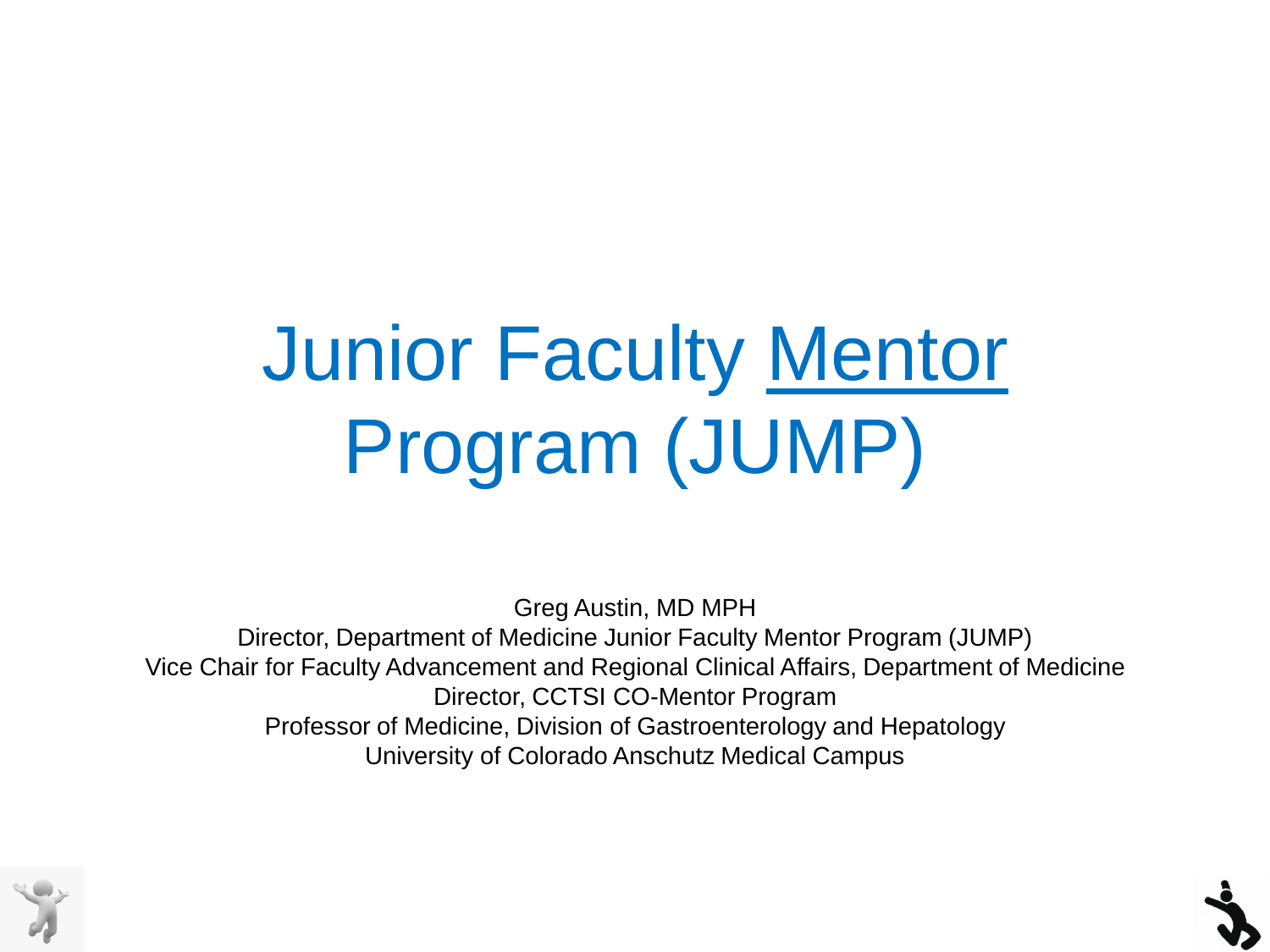#### What is the Junior Faculty Mentor Program (JUMP)

- Integrated series of workshops designed to enhance the experience of junior faculty members who have recently begun or will soon start working with their first mentee
- Goal is to give the junior faculty member the skills needed to determine whether to mentor a project and how to achieve a "successful" outcome

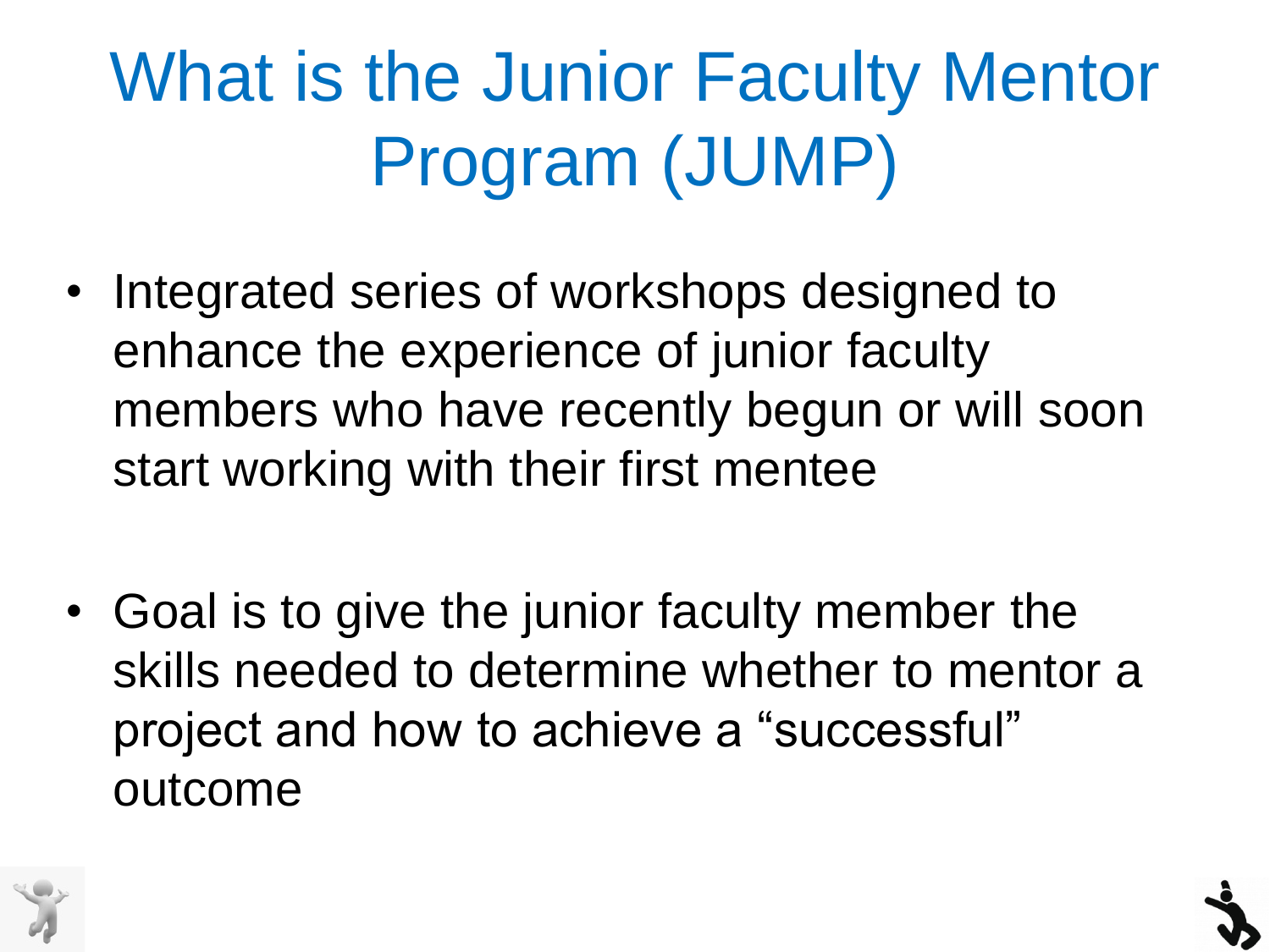# 7 JUMP Cohorts (2015-2021)

#### 178 Participants

- Average amount of time devoted to research: 49% (range 0-100%)
- 42% currently or had previously been supported by a career development award (NIH, VA, professional society, foundation, etc.)
- Approximately half of participants had been an assistant professor between 3 and 6 years at the time of participation
- After completing JUMP, 95-100% of participants reported:
	- Increased confidence to be an effective mentor
	- Increased confidence to establish mutually agreed upon goals and expectations at the beginning of the mentoring relationship
	- They would recommend JUMP to a colleague

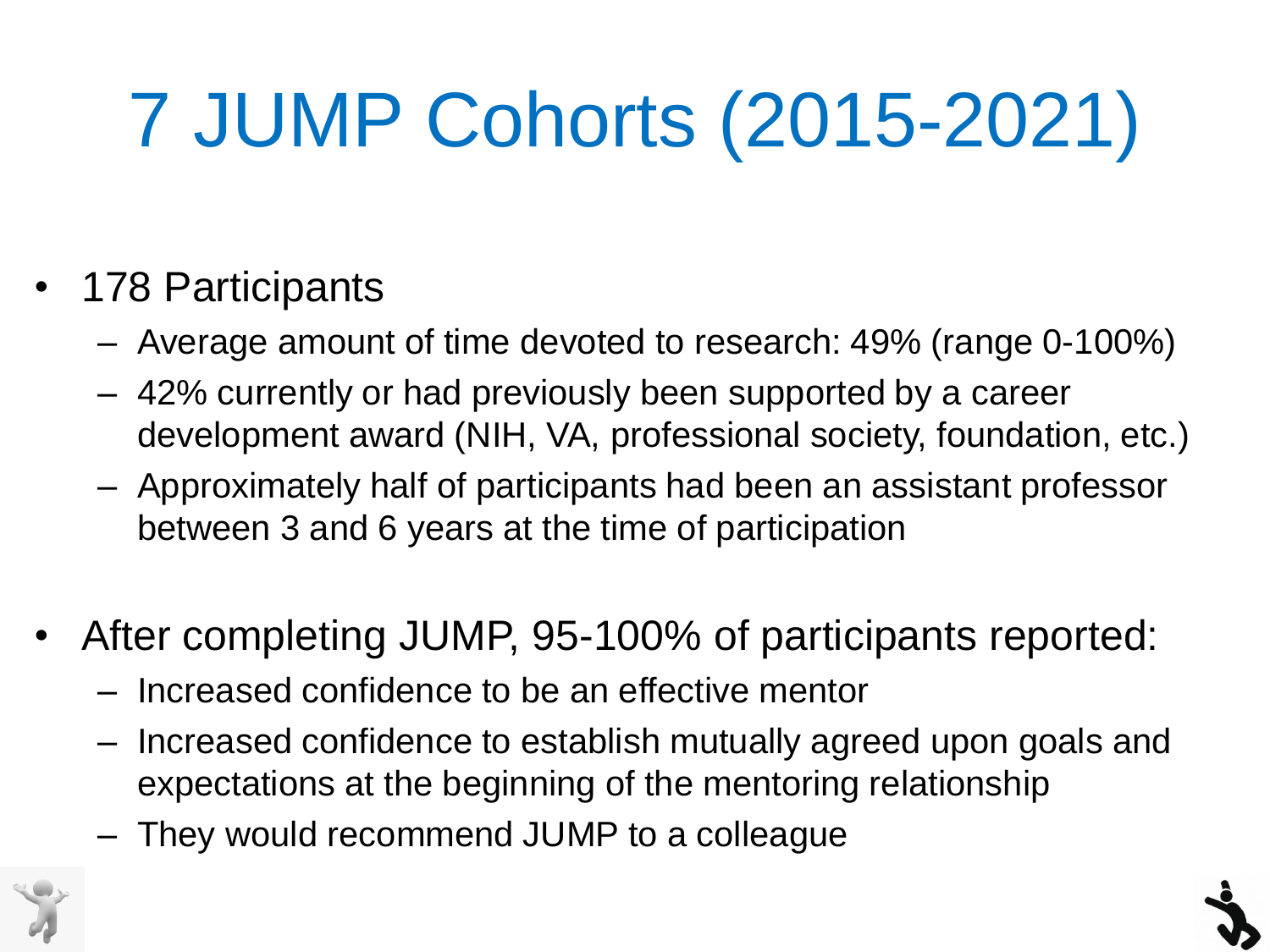#### Rationale for JUMP

- Residents and Fellows often approach junior faculty members to be their research mentor:
	- CCTSI CO-Mentor: 20% of the mentors were at the Assistant Professor level
	- Reasons Mentees approach junior faculty members to be mentors:
		- Perceived to be more available
		- Easier to relate to as they are closer in age
		- Potentially greater clinical exposure to trainees

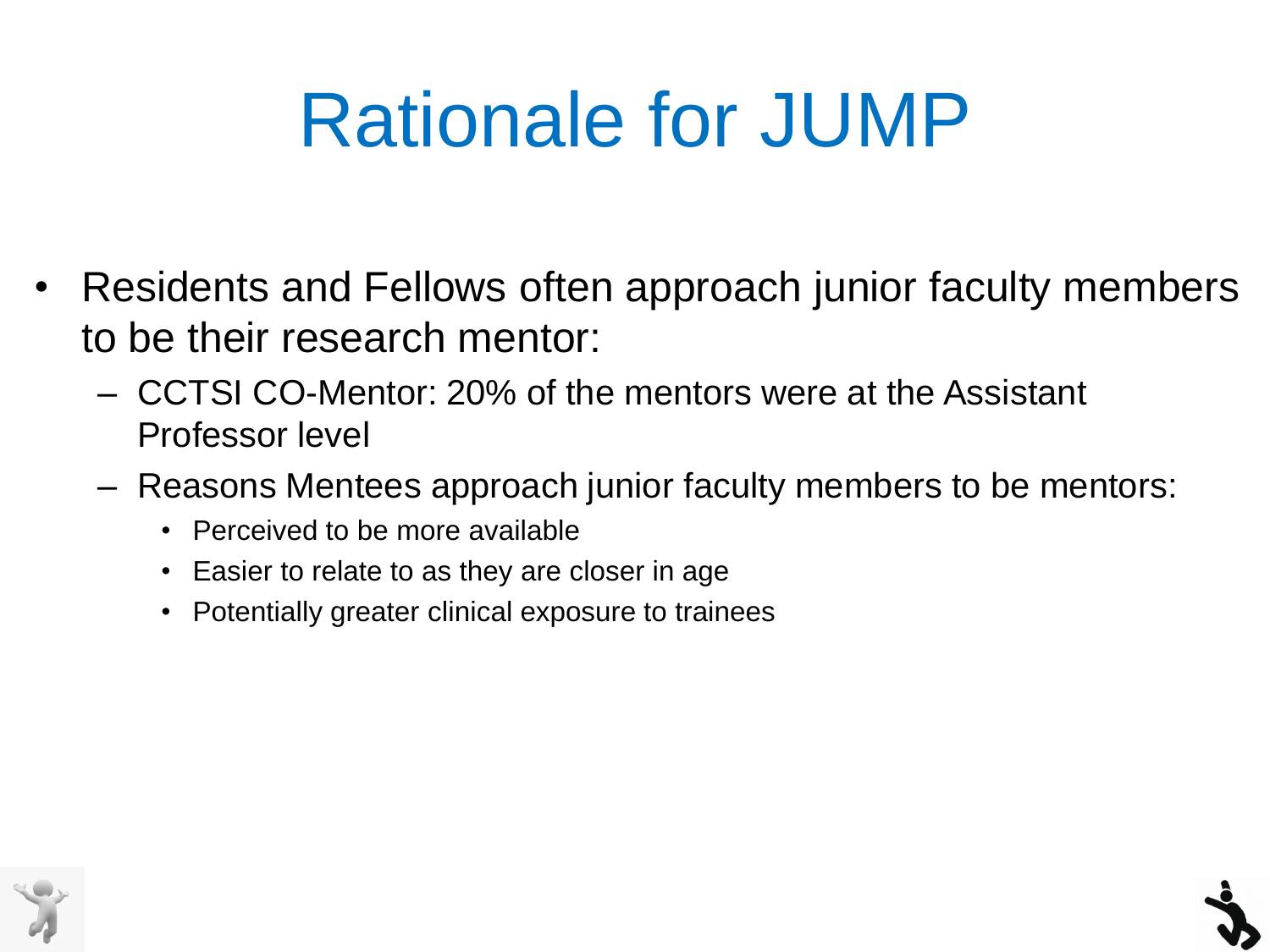## Target Audience for JUMP

- Junior faculty members without any formal training on how to be a mentor who are currently servings as (or are considering becoming) a primary research or scholarly (e.g., medical education, QI/QA) mentor.
	- Mostly focused on those at the Assistant Professor level
	- However, open to any faculty member (regardless of faculty rank) who does not have any formal training on mentoring and has limited or no prior mentoring experience
- Focus will be on relationships in which the mentee is a resident or fellow (but also applicable to medical/graduate students or any other potential mentee)

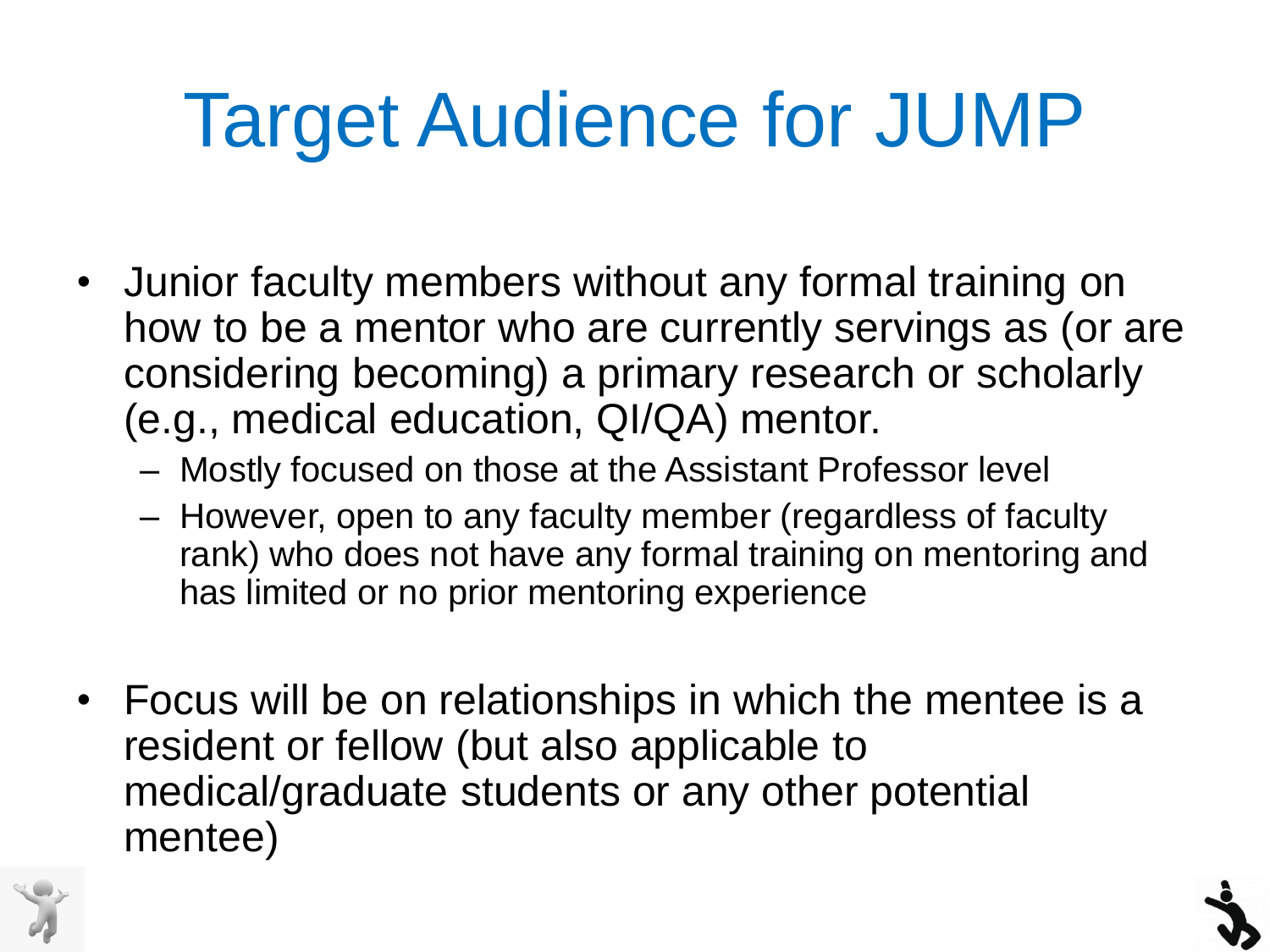#### Rationale for JUMP

- Potential pitfalls of having a junior faculty member as a mentor:
	- Mentor
		- Potential distraction in terms of time and energy as he/she is still developing career focus
		- May not have the expertise/resources necessary for project completion
	- Mentee
		- This will be their first research experience for many of the mentees, and a poor research experience will turn them off to having research be a significant part of their future career.

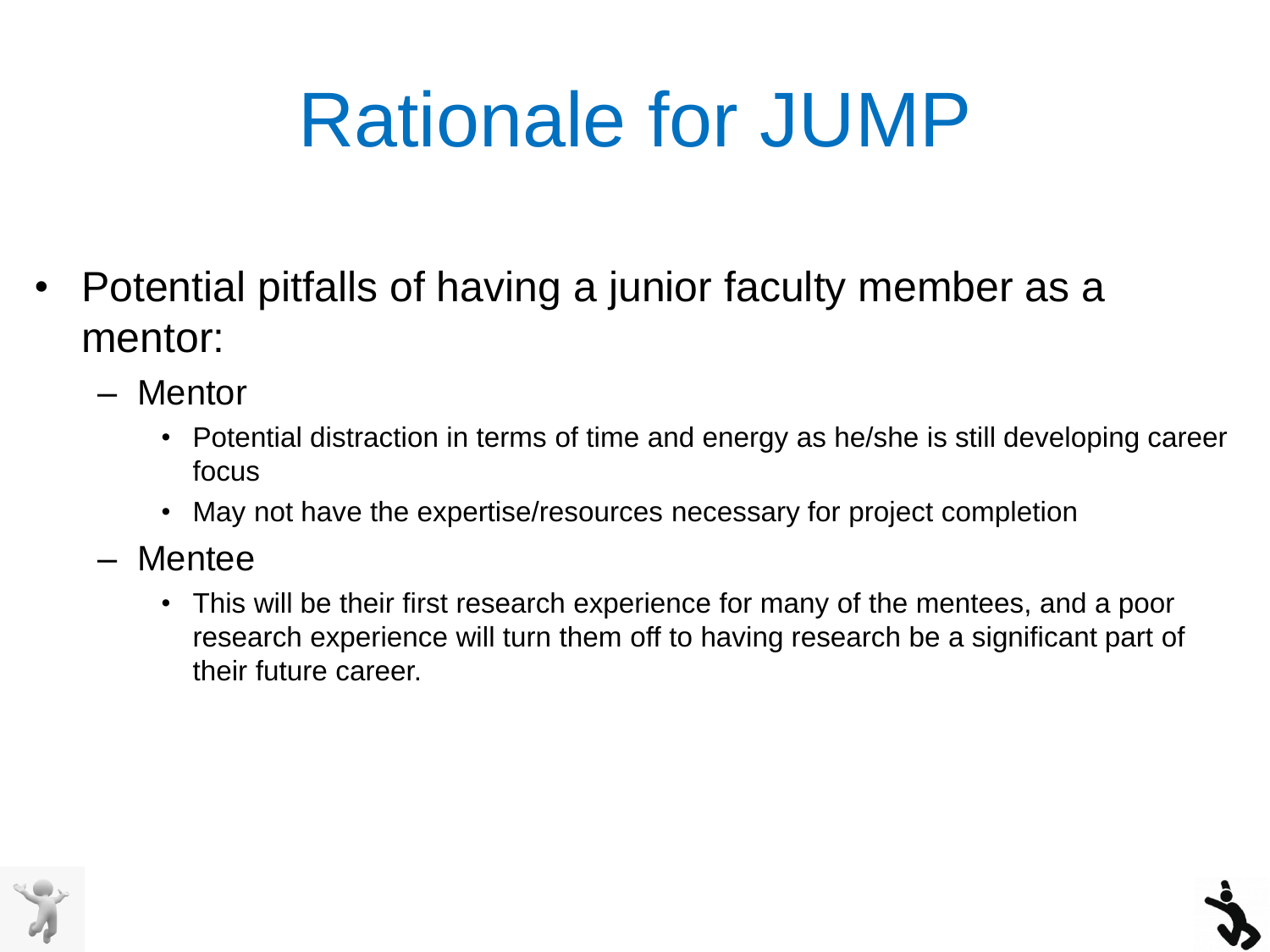## JUMP Topics

- Should you take on a Mentee (or at least the specific mentee who approaches asking for mentoring)
	- How do you assess skillset, time availability, and goals of the mentee
	- How to say NO while still being helpful
- What is the appropriate project in regards to content, scope, and methodology?
	- Will you need additional expertise for successful project completion?
	- How important is the project to the academic career of the junior faculty mentor?
- Project management
	- COMIRB application
	- Data Extraction/Collection/Analysis
	- Abstract Submission Deadline (for specific meeting)
	- Manuscript?
- **Mentoring Skills** 
	- Improved Communication
	- Aligning Expectations
	- **Setting Goals**

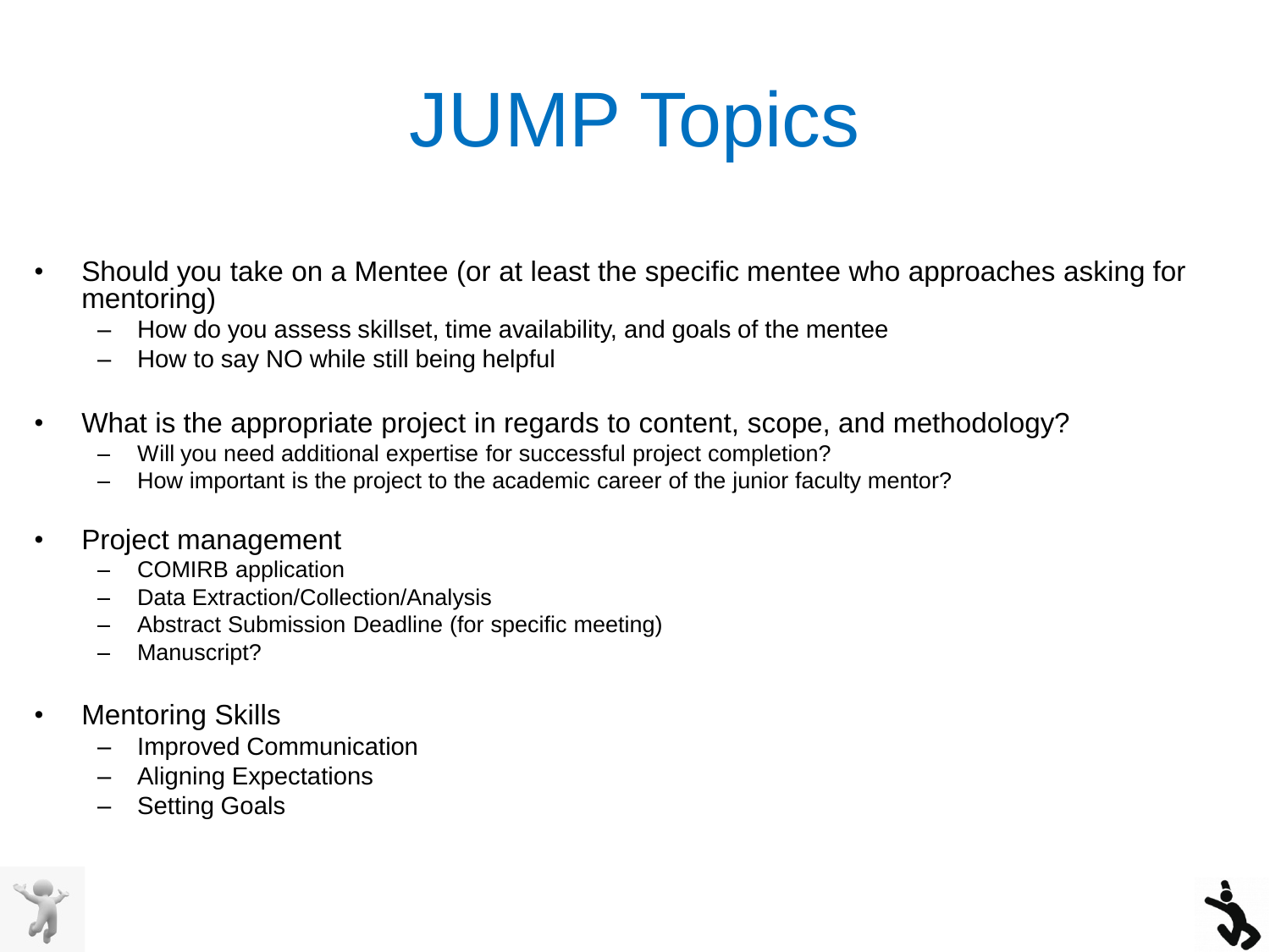## 8 th JUMP Cohort for 2022

- Integrated series of 3 workshops: Participants attend all 3. Plan is for in-person workshop
	- 1-5 pm: Wednesday, January 26<sup>th</sup>, 2022
	- 2:30-4:30 pm: Wednesday, March 23rd , 2022
	- $-$  2:30-4:30 pm: Wednesday, April 27<sup>th</sup>, 2022
- Individual Coaching Sessions in Spring 2022